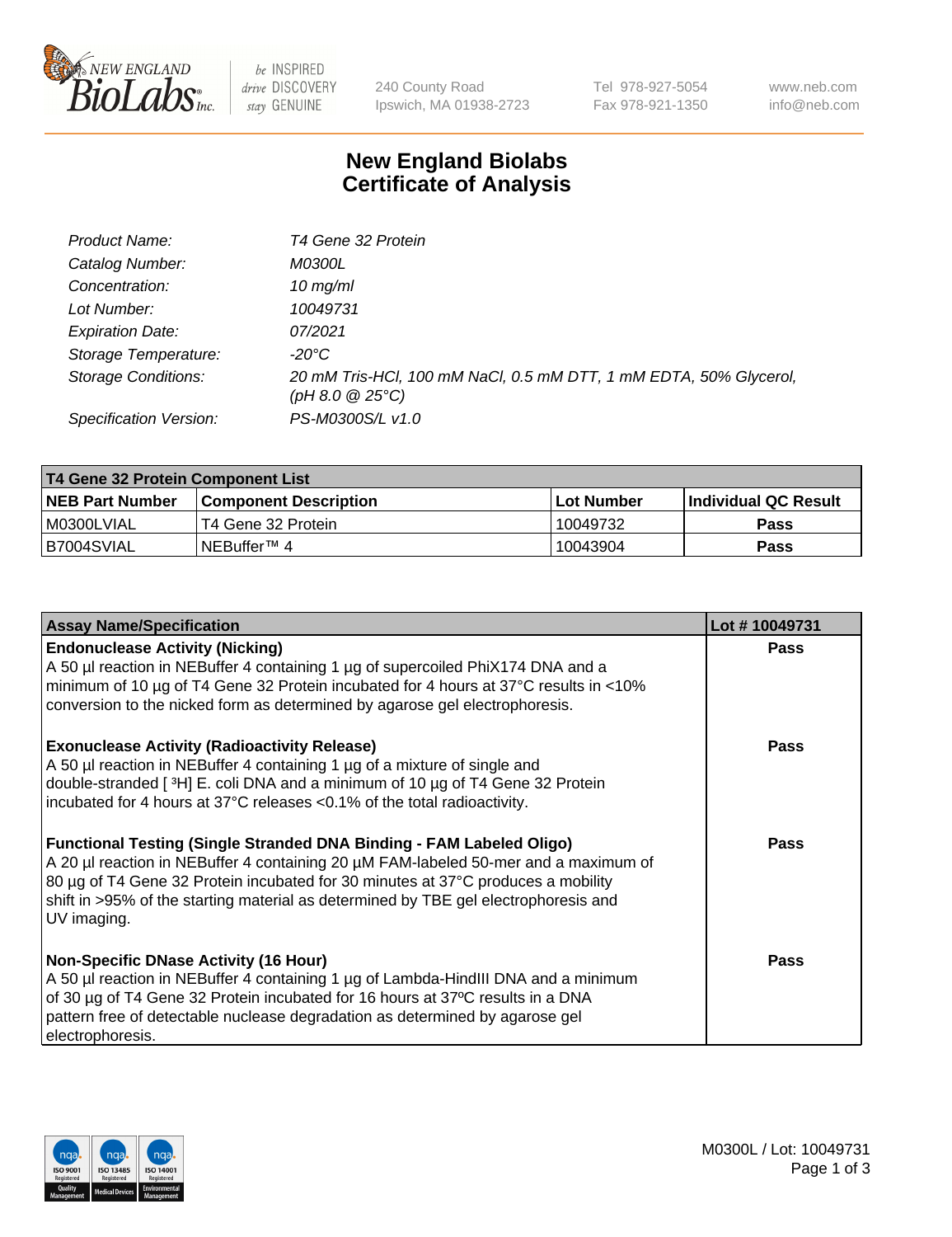

be INSPIRED drive DISCOVERY stay GENUINE

240 County Road Ipswich, MA 01938-2723 Tel 978-927-5054 Fax 978-921-1350 www.neb.com info@neb.com

| <b>Assay Name/Specification</b>                                                                                                                                                                                                                                                                                                                                                                             | Lot #10049731 |
|-------------------------------------------------------------------------------------------------------------------------------------------------------------------------------------------------------------------------------------------------------------------------------------------------------------------------------------------------------------------------------------------------------------|---------------|
| Phosphatase activity (FAM Labeled Oligo)<br>A 50 ul reaction in CutSmart® Buffer containing a 20 nM solution of a fluorescent<br>internal labeled oligonucleotide with a 5' phosphate and a minimum of 10 µg of T4<br>Gene 32 Protein incubated for 16 hours at 37°C yields <5% degradation as determined<br>by capillary electrophoresis.                                                                  | Pass          |
| <b>Protein Concentration (A280)</b><br>The concentration of T4 Gene 32 Protein is 10 mg/ml +/- 10% as determined by UV<br>absorption at 280 nm. Protein concentration is determined by the Pace method using<br>the extinction coefficient of 39,670 and molecular weight of 33,506 daltons for T4<br>Gene 32 Protein (Pace, C.N. et al. (1995) Protein Sci., 4, 2411-2423).                                | Pass          |
| <b>Protein Purity Assay (SDS-PAGE)</b><br>T4 Gene 32 Protein is ≥ 99% pure as determined by SDS-PAGE analysis using Coomassie<br>Blue detection.                                                                                                                                                                                                                                                            | Pass          |
| qPCR DNA Contamination (E. coli Genomic)<br>A minimum of 10 µg of T4 Gene 32 Protein is screened for the presence of E. coli<br>genomic DNA using SYBR® Green qPCR with primers specific for the E. coli 16S rRNA<br>locus. Results are quantified using a standard curve generated from purified E. coli<br>genomic DNA. The measured level of E. coli genomic DNA contamination is ≤ 1 E. coli<br>genome. | Pass          |
| <b>RNase Activity Assay (2 Hour Digestion)</b><br>A 10 µl reaction in NEBuffer 4 containing 40 ng of fluorescein labeled RNA<br>transcript and a minimum of 10 µg of T4 Gene 32 Protein incubated for 2 hours at<br>37°C results in no detectable degradation of the RNA as determined by gel<br>electrophoresis using fluorescent detection.                                                               | Pass          |
| <b>RNase Activity (Extended Digestion)</b><br>A 10 µl reaction in NEBuffer 4 containing 40 ng of fluorescein labeled RNA<br>transcript and a minimum of 10 µg of T4 Gene 32 Protein is incubated at 37°C. After<br>incubation for 16 hours, >90% of the substrate RNA remains intact as determined by<br>gel electrophoresis using fluorescent detection.                                                   | Pass          |
| <b>Single Stranded DNase Activity (FAM-Labeled Oligo)</b><br>A 50 µl reaction in CutSmart® Buffer containing a 20 nM solution of a fluorescent<br>internal labeled oligonucleotide and a minimum of 10 µg of T4 Gene 32 Protein<br>incubated for 16 hours at 37°C yields <5% degradation as determined by capillary<br>electrophoresis.                                                                     | Pass          |

This product has been tested and shown to be in compliance with all specifications.